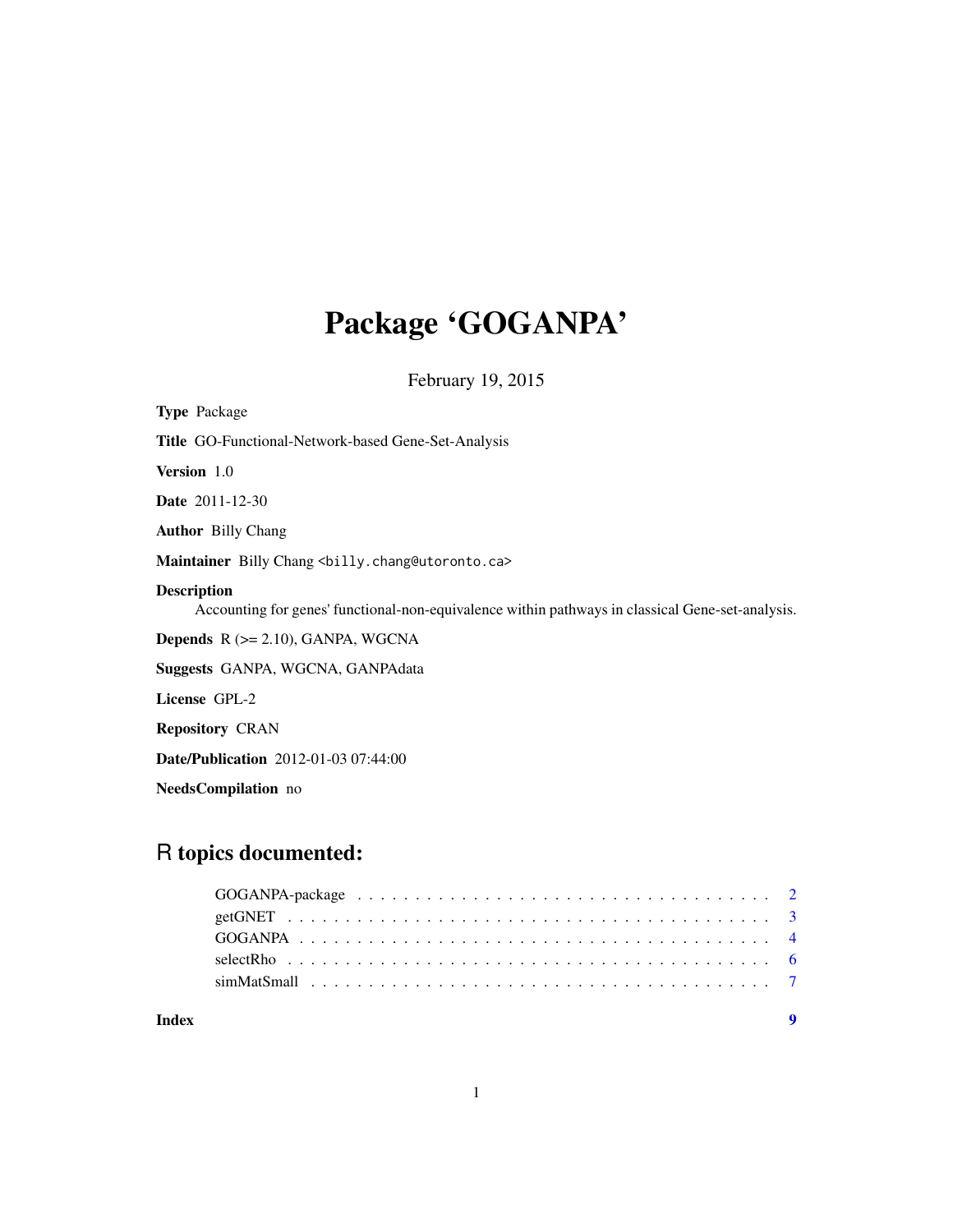<span id="page-1-0"></span>

# Description

Accounting for genes' functional-non-equivalence within pathways in classical Gene-set-analysis.

### Details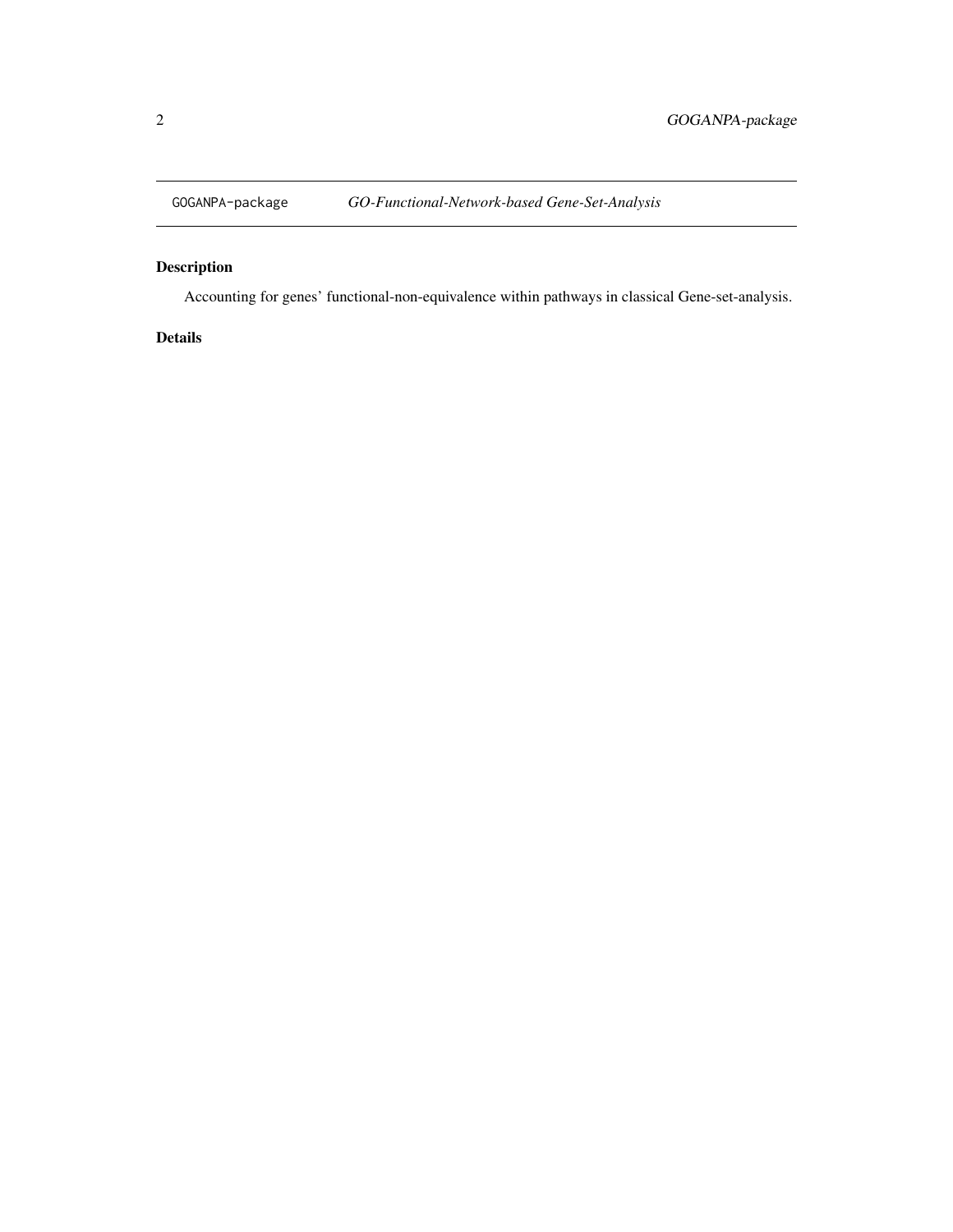<span id="page-2-0"></span>Package: GOGANPA Type: Package Version: 1.0 Depends: GANPA, WGCNA Suggests: GANPA, WGCNA, GANPAdata Date: 2011-12-30 License: GPL-2

#### Author(s)

Billy Chang

Maintainer: Billy Chang <br/> <br/> <br/> <br/> <br/> <br/>Maintainer: Billy Chang <br/><br/> $\alpha$ 

#### References

Chang, B, Kustra, R, and Tian, WD, (2012) Functional-Network-Based Gene-Set-Analysis using Gene Ontology. Submitted.

Fang, ZY, Tian, WD, and Ji, HB. (September 6, 2011) A network-based gene-weighting approach for pathway analysis. Cell Research. Advanced Publication.

<span id="page-2-1"></span>getGNET *Gene Network Construction by Similarity-Thresholding*

#### Description

Construct a gene network by linking gene-pairs with GO similarity above a chosen threshold.

#### Usage

getGNET(simMat, rho)

#### Arguments

| simMat | The GO-similairty matrix. Missing and negative entries are not allowed. The<br>gene names should be assigned to the row and column names. |
|--------|-------------------------------------------------------------------------------------------------------------------------------------------|
| rho    | The threshold, chosen e.g. by selectRho. Gene-pairs with similarity above the<br>threshold will be linked.                                |

#### Value

A list, where each element contains the names of the genes connected to the corresponding gene indicated by the element-header.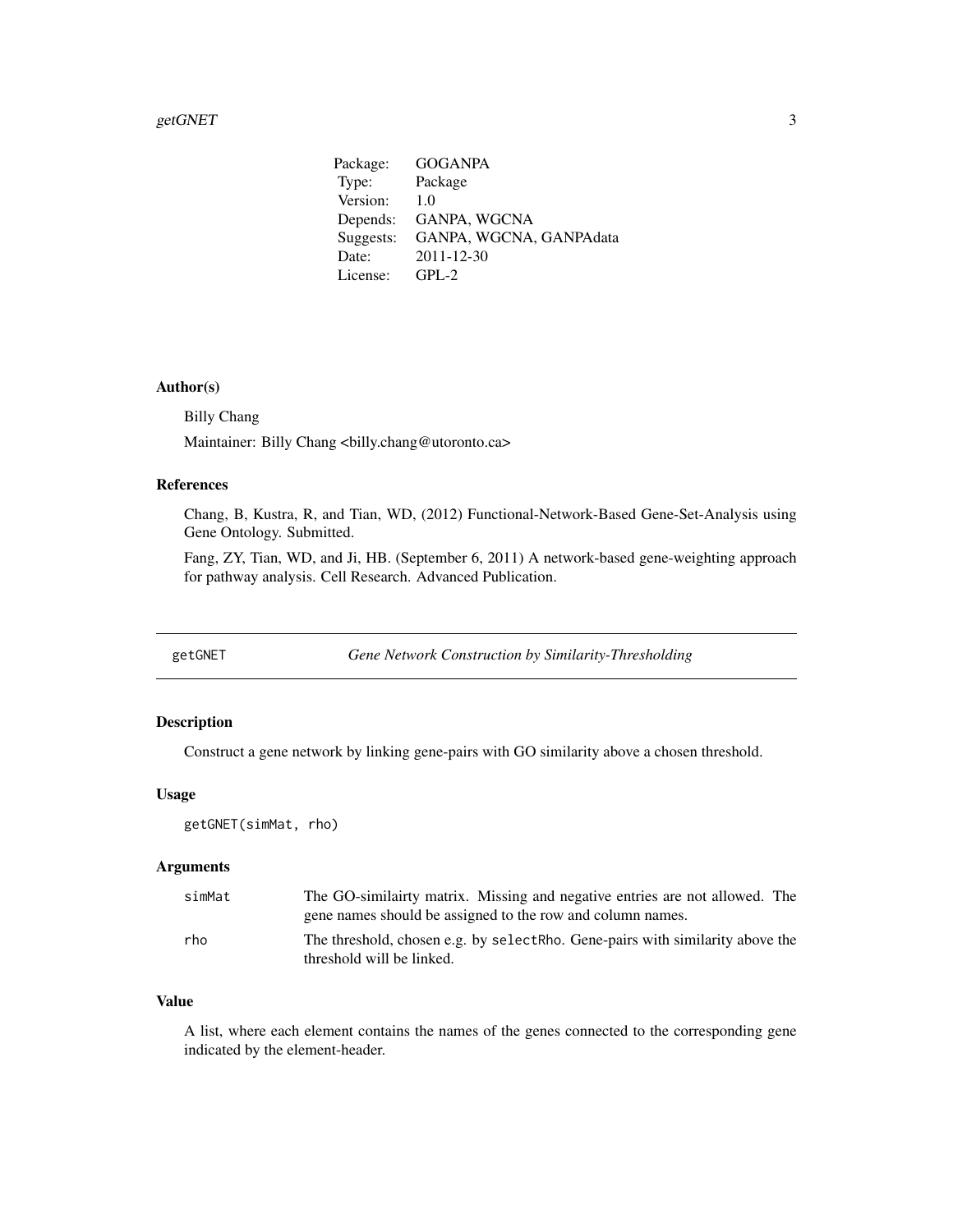<span id="page-3-0"></span>Note that certain GO-similarity measures are unbounded (e.g. the Resnik similarity). This code will not normalize the similarity matrix, and rho should therefore be chosen according to the range of the GO-similarity values inside simMat.

#### Author(s)

Billy Chang

#### References

Chang, B., Kustra, R. and Tian, WD (2012) Functional-Network-based Gene Set Analysis using Gene Ontology. Submitted.

Zhang, B. and Horvath, S. (2005) A General Framework for Weighted Gene Co-Expression Network Analysis. Statistical Applications in Genetics and Molecular Biology. 4:1:A17.

#### See Also

[selectRho](#page-5-1)

#### Examples

```
#Not to Run
data("simMatSmall",package="GOGANPA")
gNET <- getGNET(simMatSmall,rho=0.7)
hist(sapply(gNET,length)) # network connectivities (excluding unconnected genes)
```
GOGANPA *GO-based Gene-Set-Analysis*

#### Description

A Gene-Set-Analysis method that accounts of functional-linkages among Genes, as indicated by a GO-functional network constructed from a GO-similarity matrix.

#### Usage

```
GOGANPA(gExprs.obj, gsets, gNET = NULL, simMat = NULL, rho = NULL, msp.groups,
check.exprs = TRUE, msp.correction = TRUE, size.min = 15, size.max = 500,
permN = 2000, randN = 30, permFDR.cutoff = 0.15, output.label = "GOGANPAResult")
```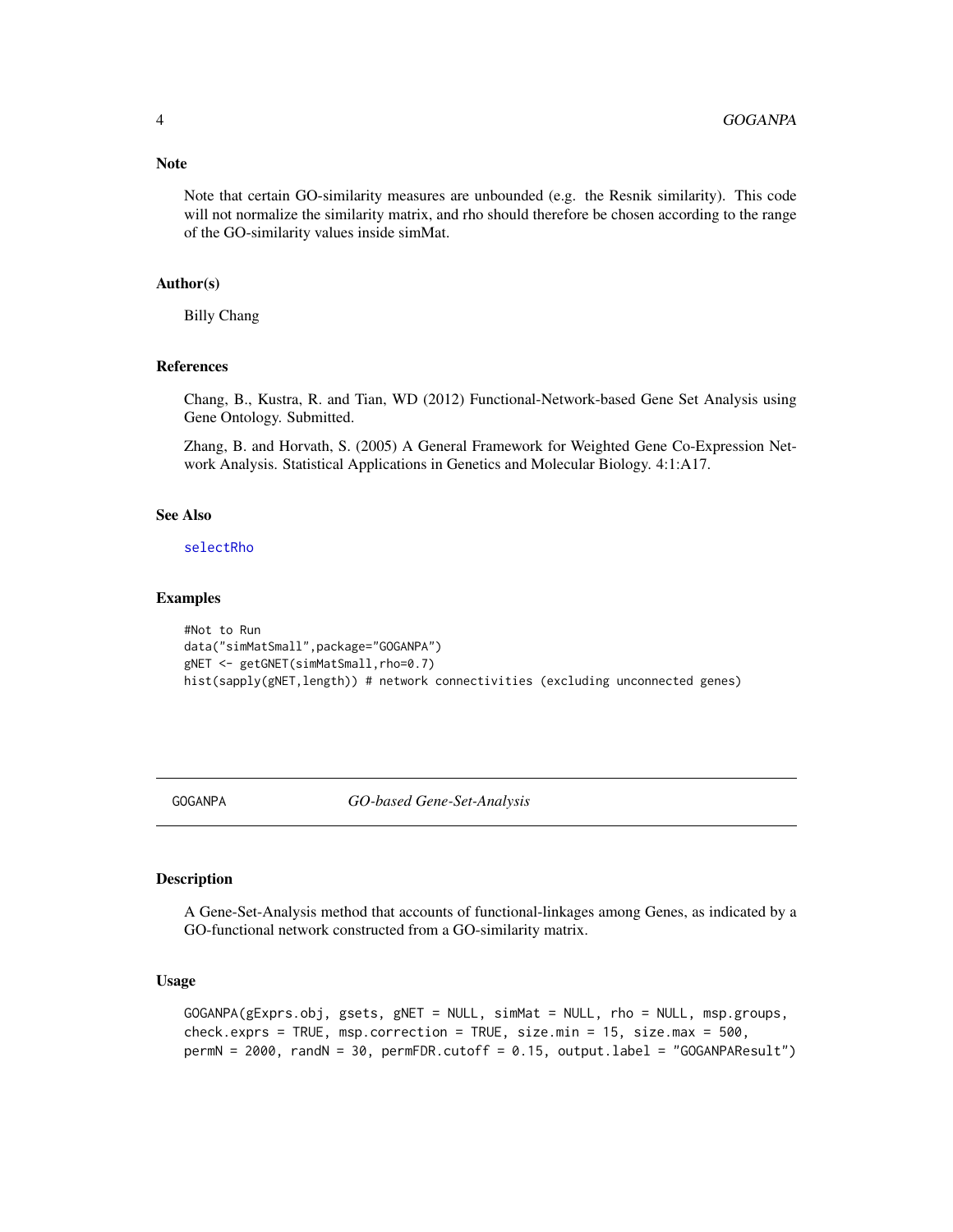#### GOGANPA 5

#### Arguments

| gExprs.obj   | Gene expression experiment data object                                                                                                                   |
|--------------|----------------------------------------------------------------------------------------------------------------------------------------------------------|
| gsets        | A list of gene sets.                                                                                                                                     |
| gNET         | A gene association network stored in a list.                                                                                                             |
| simMat       | The GO-similairty matrix. Missing and negative entries are not allowed. The<br>gene names should be assigned to the row and column names.                |
| rho          | The threshold, chosen e.g. by selectRho. If NULL, then chosen automatically<br>by selectRho.                                                             |
| msp.groups   | A list of multi-subunit-proteins-coding genes.                                                                                                           |
| check.exprs  | Logical (TRUE by default). Check and correct the missing values and scaling in<br>the gExprs.obj. If the scale is natural, it will be converted to log2. |
|              | msp. correction Logical (TRUE). Whether to do a correction for multi-subunit proteins in gene<br>weighting.                                              |
| size.min     | Minimum size of gene sets used for analysis. By default 15 genes.                                                                                        |
| size.max     | Maximum size of gene sets used for analysis. By default 500 genes.                                                                                       |
| permN        | Sample permutation times. By default 2000 times.                                                                                                         |
| randN        | Gene randomization times. Can be set smaller (say, 30) if you do not care<br>randomization-based significance so as to be faster.                        |
|              | permFDR. cutoff Sample permutation FDR cutoff. A number between 0 and 1. Set it larger if<br>wish to see the significance of more gene sets.             |
| output.label | A label to name output files.                                                                                                                            |

#### Details

Exactly one of gNET and simMat must be NULL. If simMat and rho are provided, getGNET will be called to obtain the gene network. If simMat is provided but rho is missing, then selectRho will also be called to provide an automatic choice of rho. This code is based on GANPA (Fang et. al. 2011), the gene network, gNET, whether supplied or derived from simMat, will be fed into GSE.Test.Main in the package GANPA for weighted Gene-Set-Analysis.

#### Value

A .csv file containing various statistics.

#### Author(s)

Billy Chang

# References

Chang, B., Kustra, R. and Tian, WD (2012) Functional-Network-based Gene Set Analysis using Gene Ontology. Submitted.

Fang, ZY, Tian, WD, and Ji, HB. (September 6, 2011) A network-based gene-weighting approach for pathway analysis. Cell Research. Advanced Publication.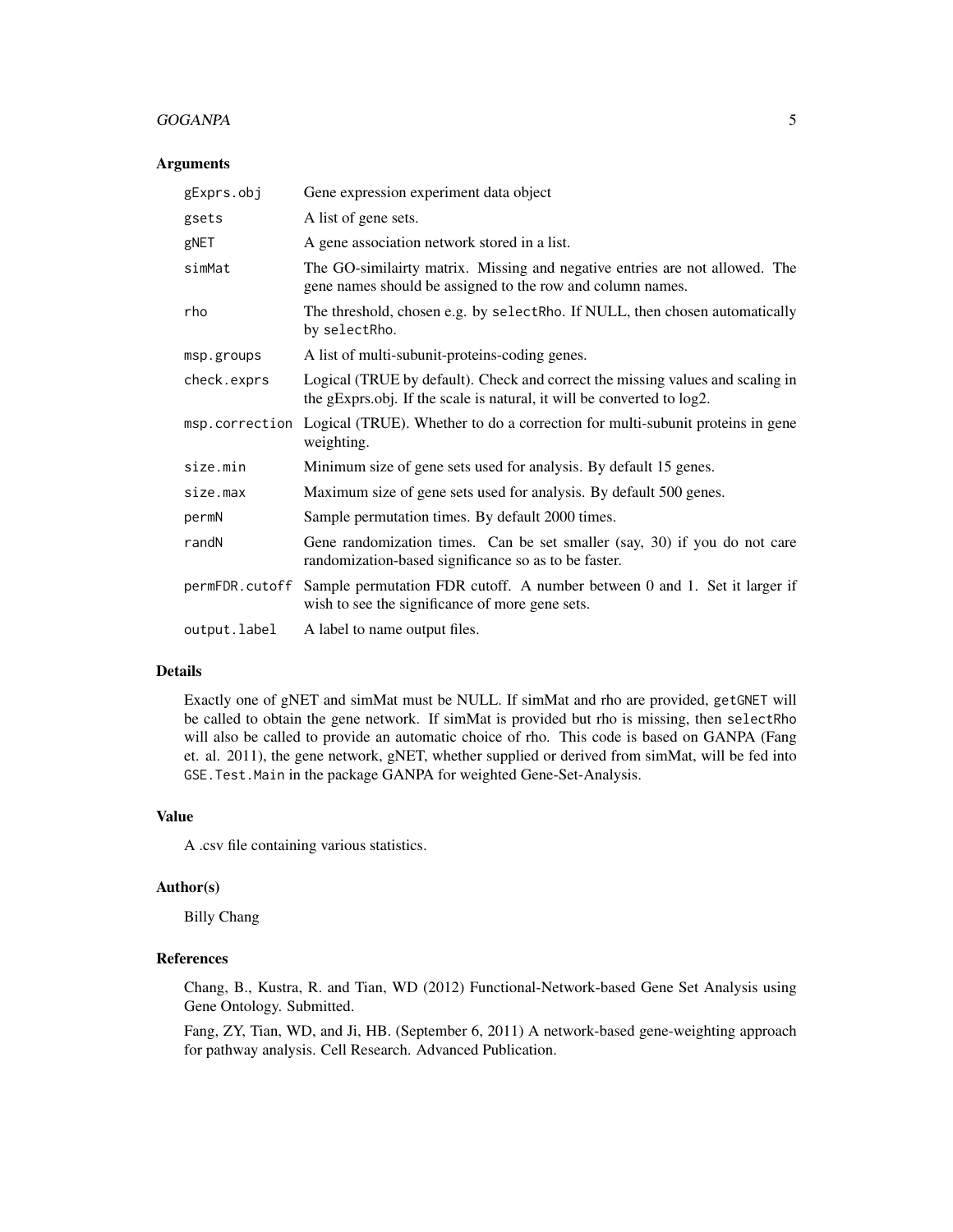#### See Also

[getGNET](#page-2-1), [selectRho](#page-5-1)

#### Examples

```
#Not to Run
require(GANPA)
data("simMatSmall",package="GOGANPA")
data("gExprs.p53", "gsets.msigdb.pnas", "msp.groups", package="GANPAdata")
set.seed(1000)
GOGANPA(gExprs.obj=gExprs.p53, gsets=gsets.msigdb.pnas, gNET=NULL, simMat=simMatSmall, rho=NULL,
                    msp.groups=msp.groups, check.exprs=TRUE, msp.correction=TRUE,
                    size.min=15, size.max=500, permN=2000, randN=30,
                    permFDR.cutoff=0.15,output.label="GOGANPAResult")
```
<span id="page-5-1"></span>selectRho *Choosing a threshold based on the Scale-Free-Topology-Criterion*

#### Description

Determine the threshold parameter which will result in a network with optimal scale-free fitness.

#### Usage

```
selectRho(simMat, rhovec = NULL)
```
#### Arguments

| simMat | The GO-similairty matrix. Missing and negative entries are not allowed. The<br>gene names should be assigned to the row and column names. |
|--------|-------------------------------------------------------------------------------------------------------------------------------------------|
| rhovec | a vector of candidate thresholds, or if NULL, a set of thresholds chosen accord-<br>ing to the range of the similarity matrix.            |

#### Details

The scale-free fitness measure is based on linear-regression-based R-squared goodness-of-fit measure.

#### Value

A list, with elements:

| criterion | a summary table of the candidate thresholds' resulting fits. |
|-----------|--------------------------------------------------------------|
| bestrho   | The candidate threshold with the highest R-squared.          |

<span id="page-5-0"></span>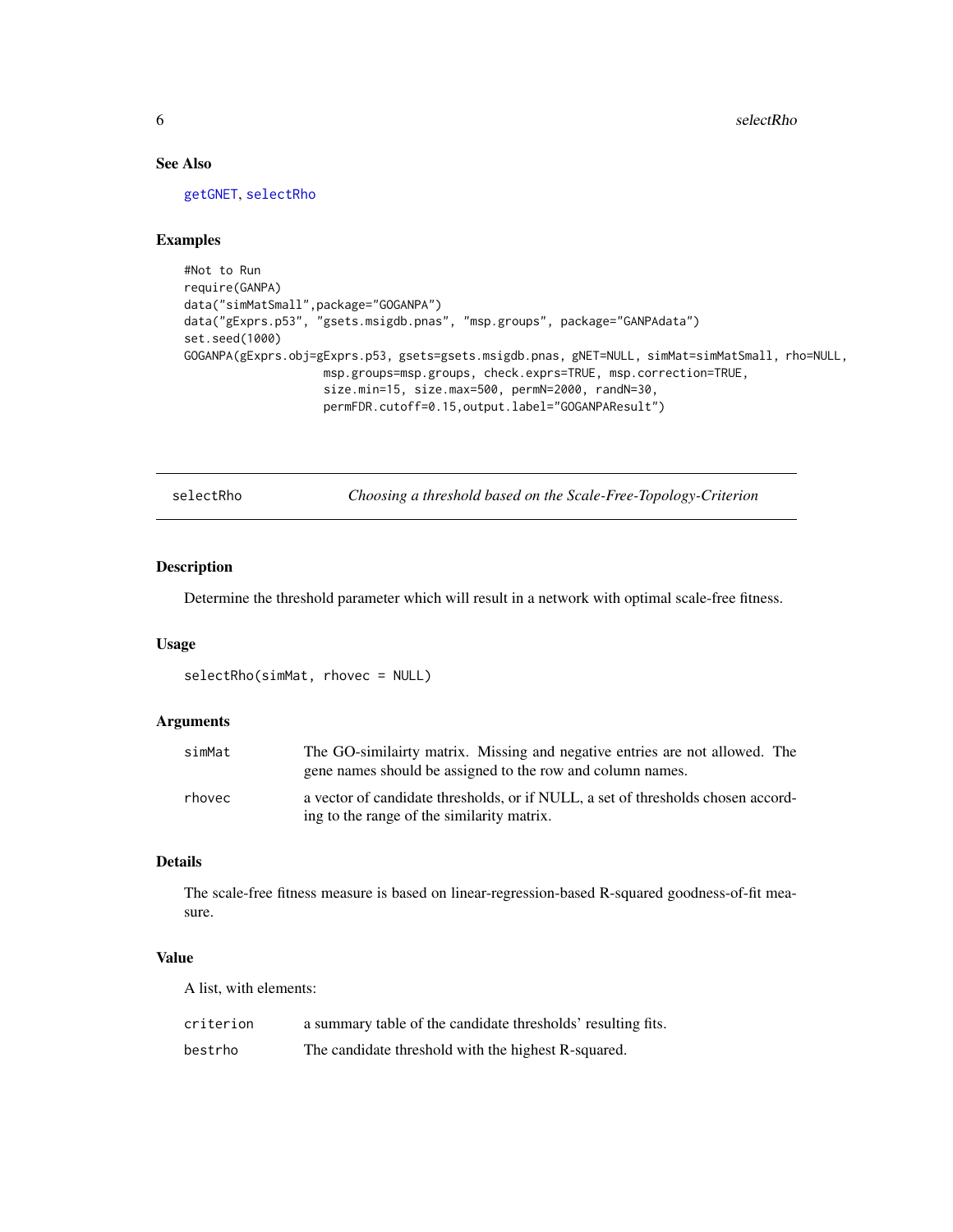#### <span id="page-6-0"></span>simMatSmall 7 and 7 and 7 and 7 and 7 and 7 and 7 and 7 and 7 and 7 and 7 and 7 and 7 and 7 and 7 and 7 and 7 and 7 and 7 and 7 and 7 and 7 and 7 and 7 and 7 and 7 and 7 and 7 and 7 and 7 and 7 and 7 and 7 and 7 and 7 and

#### **Note**

Note that certain GO-similarity measures are unbounded (e.g. the Resnik similarity). This code will not normalize the similarity matrix, and rhovec, if supplied, should be chosen according to the range of the GO-similarity values inside simMat.

#### Author(s)

Billy Chang

#### References

Chang, B., Kustra, R. and Tian, WD (2012) Functional-Network-based Gene Set Analysis using Gene Ontology. Submitted.

Zhang, B. and Horvath, S. (2005) A General Framework for Weighted Gene Co-Expression Network Analysis. Statistical Applications in Genetics and Molecular Biology. 4:1:A17.

#### See Also

[getGNET](#page-2-1)

#### Examples

```
#Not to Run
data("simMatSmall",package="GOGANPA")
fit <- selectRho(simMatSmall)
plot(fit$criterion[,1],fit$criterion[,2])
abline(v=fit$bestrho,col=2)
```
simMatSmall *A Resnik Similarity Matrix.*

#### **Description**

A Resnik Similarity Matrix (normalized) for 2000 human genes sampled from 14173 annotated human genes.

#### Details

The similarity matrix was computed using the R package csbl.go (http://csbi.ltdk.helsinki.fi/csbl.go/), using a GO term specificity table computed using GO BP annotations for all human Entrez Genes available in the Bioconductor package org.Hs.eg.db, version 2.6.4 (not the default table provided csbl.go).

#### Note

This matrix is provided for test-running GOGANPA only. Although it is sampled from the similarity matrix used in Chang et. al. (2012), it cannot be used to reproduce the results presented in Chang et. al. (2012).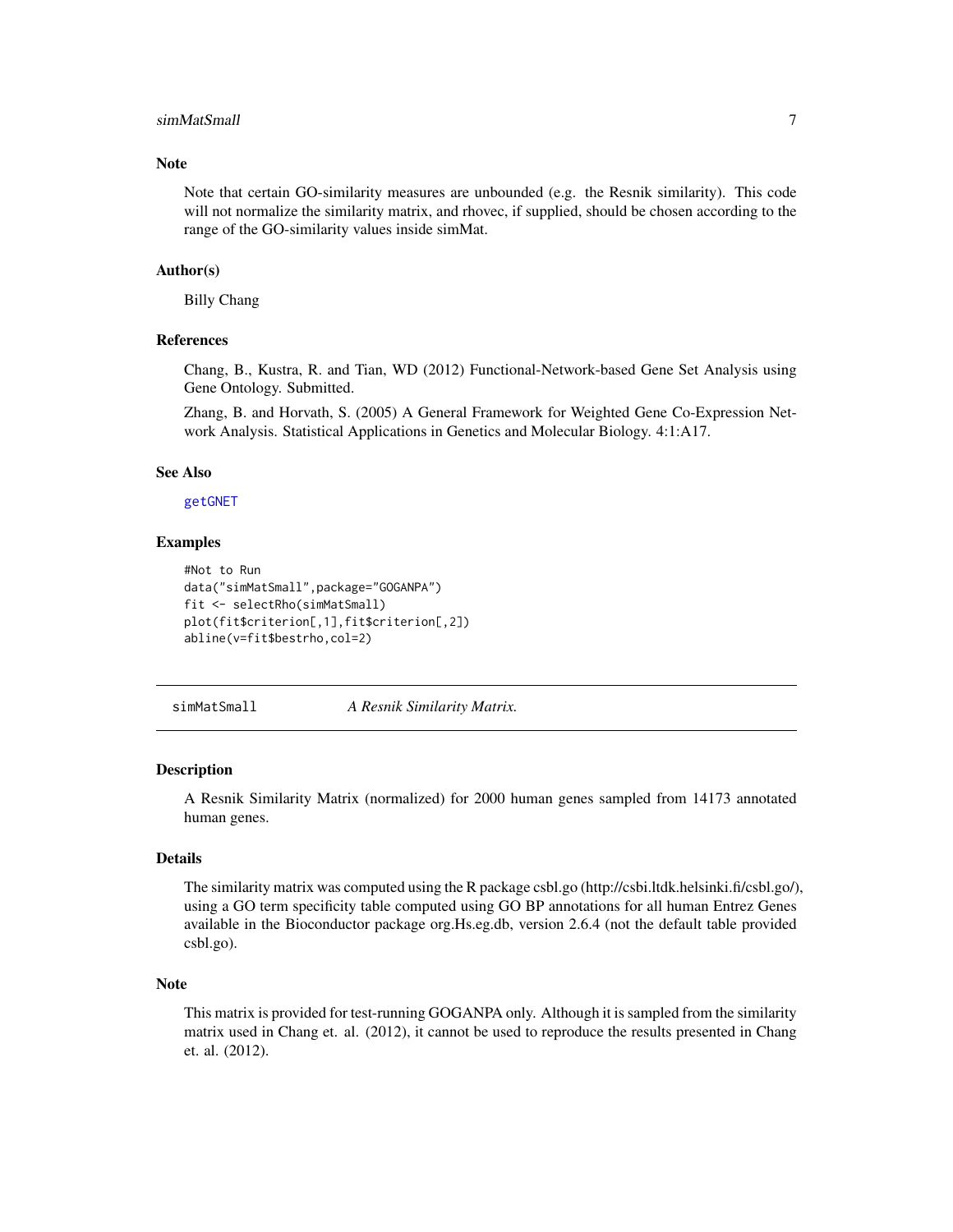### Author(s)

Billy Chang

#### References

Ovaska, K, Laakso M, and Hautaniemi, S. (2008) Fast Gene Ontology based clustering for microarray experiments. BioData Mining. 1:11.

Chang, B., Kustra, R. and Tian, WD (2012) Functional-Network-based Gene Set Analysis using Gene Ontology. Submitted.

# Examples

#Not to Run data("simMatSmall",package='GOGANPA')